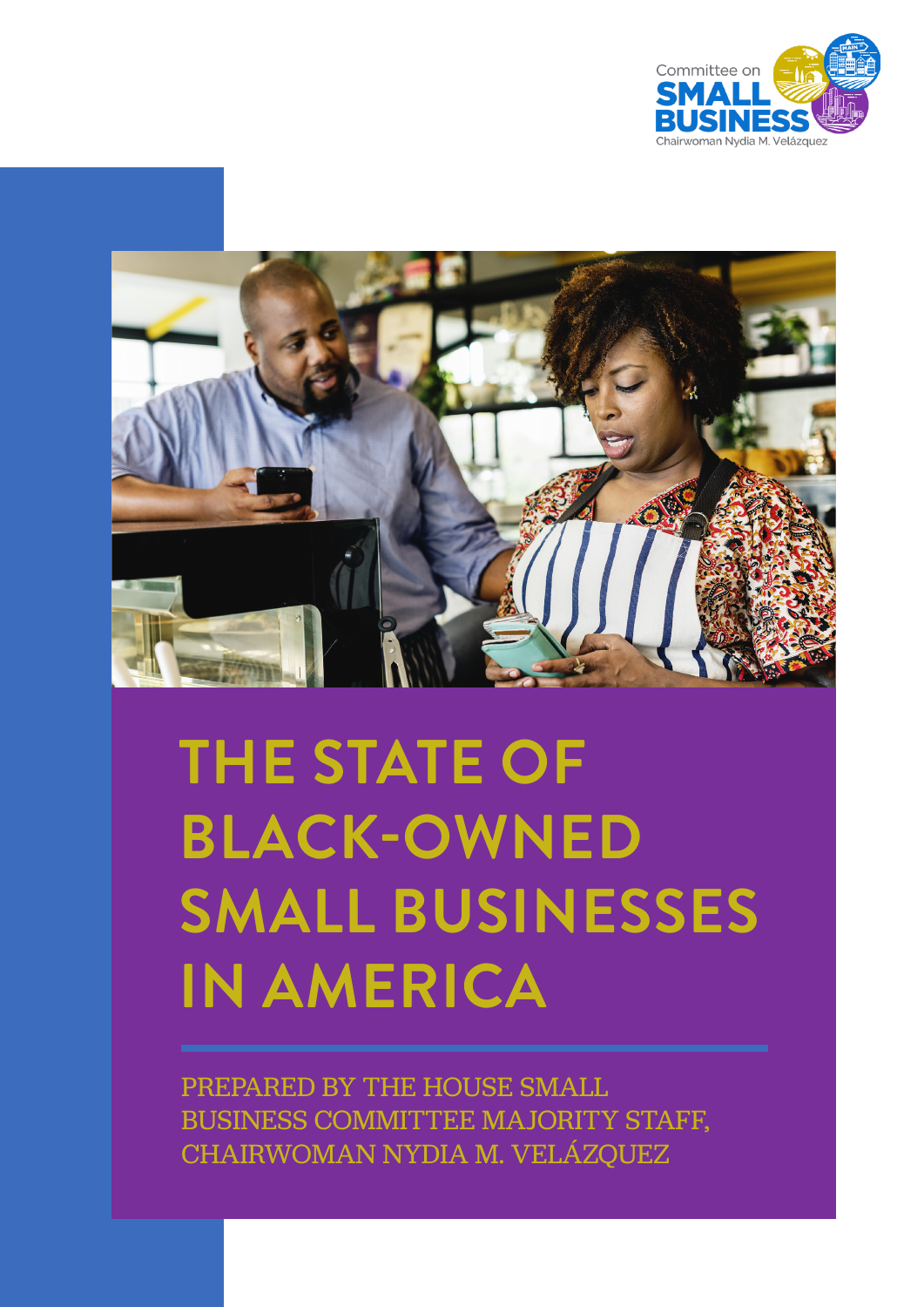# Introduction

America's 31 million small businesses drive job creation and are fundamental to the country's economy and our local communities.  $<sup>1</sup>$  They are essential engines of growth, as they generate two-</sup> thirds of all net new jobs<sup>2</sup>, produce nearly half of America's annual economic activity,<sup>3</sup> and are the vehicles of American innovation and competitiveness. For every \$1 spent at a small business, around 67 percent stays in the local community and creates an additional 50 cents in local business activity due to employee spending and businesses purchasing local goods and services.<sup>4</sup> Entrepreneurship is a vital to building community wealth, for small businesses and their employees alike.

With that said, in 2018, approximately 18.3 percent, or 1 million, of all employer firms in the U.S. were owned by minorities.<sup>5</sup> Black Americans owned 124,551 employer businesses, representing 2.2 percent of all employer businesses.<sup>6</sup> Small businesses constitute the majority of these firms given that small firms, defined as independent businesses with less than 500 employees, comprise 99.9 percent of all businesses in the U.S. $<sup>7</sup>$ </sup>

While America's population continues to become more racially and ethnically diverse, the percentage of Black-owned employer firms suggests business ownership has not kept pace with population growth. <sup>8</sup> Closing the Black-owned small business gap is essential to economic growth, increasing American prosperity, and closing the racial wealth gap.<sup>9</sup>

 $\frac{1}{2}$  *Id.* 

<sup>6</sup> U.S. Census Bureau, *Annual Business Survey 2019, Data Year 2018*,

<sup>7</sup> Advocacy FAQ, *supra* note 1.

<sup>&</sup>lt;sup>1</sup> U.S. Small Bus. Admin. Office of Advocacy, *Frequently Asked Questions About Small Businesses*, (Rev. Oct. 2020), https://cdn.advocacy.sba.gov/wp-content/uploads/2020/11/05122043/Small-Business-FAQ-2020.pdf [hereinafter "Advocacy FAQ"].

<sup>3</sup> Kathryn Kobe & Richard Schwinn, *Small Business GDP: 1998-2014, U.S. Small Bus. Admin., Office of Advocacy,* (Dec. 2018), https://cdn.advocacy.sba.gov/wp-content/uploads/2018/12/21060437/Small-Business-GDP-1998- 2014.pdf.

<sup>4</sup> Business Wire, *Another Reason to Show Small on Small Business Saturday: Approximately 67 Cents of Every Dollar Spent at a Small Business Remains in the Local Community,* (Nov. 13, 2018),

https://www.businesswire.com/news/home/20181113005356/en/Another-Reason-to-Shop-Small%C2%AE-on-Small-Business-Saturday%C2%AE-Approximately-67-Cents-of-Every-Dollar-Spent-at-a-Small-Business-Remainsin-the-Local-Community.

<sup>5</sup> Press Release, The U.S. Census Bureau, *Annual Business Survey Release Provides Data on Minority-Owned, Veteran-Owned and Women-Owned Businesses*, (Jan. 28, 2021), https://www.census.gov/newsroom/pressreleases/2021/annual-business-survey.html [hereinafter "Census Bureau data"].

https://data.census.gov/cedsci/table?tid=ABSCS2018.AB1800CSA01&hidePreview=true.

<sup>8</sup> See William H. Frey, Brookings, *The Nation is Diversifying Even Faster Than Predicted, According to New Census Data*, (July 1, 2020), https://www.brookings.edu/research/new-census-data-shows-the-nation-isdiversifying-even-faster-than-predicted/.

<sup>9</sup> *See, e.g.*, Founders of Color, *Disrupt This! Why Minority Entrepreneurship is Stuck and What Needs to Happen Next,* https://s3.amazonaws.com/kajabi-storefronts-

production/sites/31978/themes/973257/downloads/NXcEaNdBSuvjX37zdSqn\_Disrupt\_This\_FOC\_Final\_Report.pd f.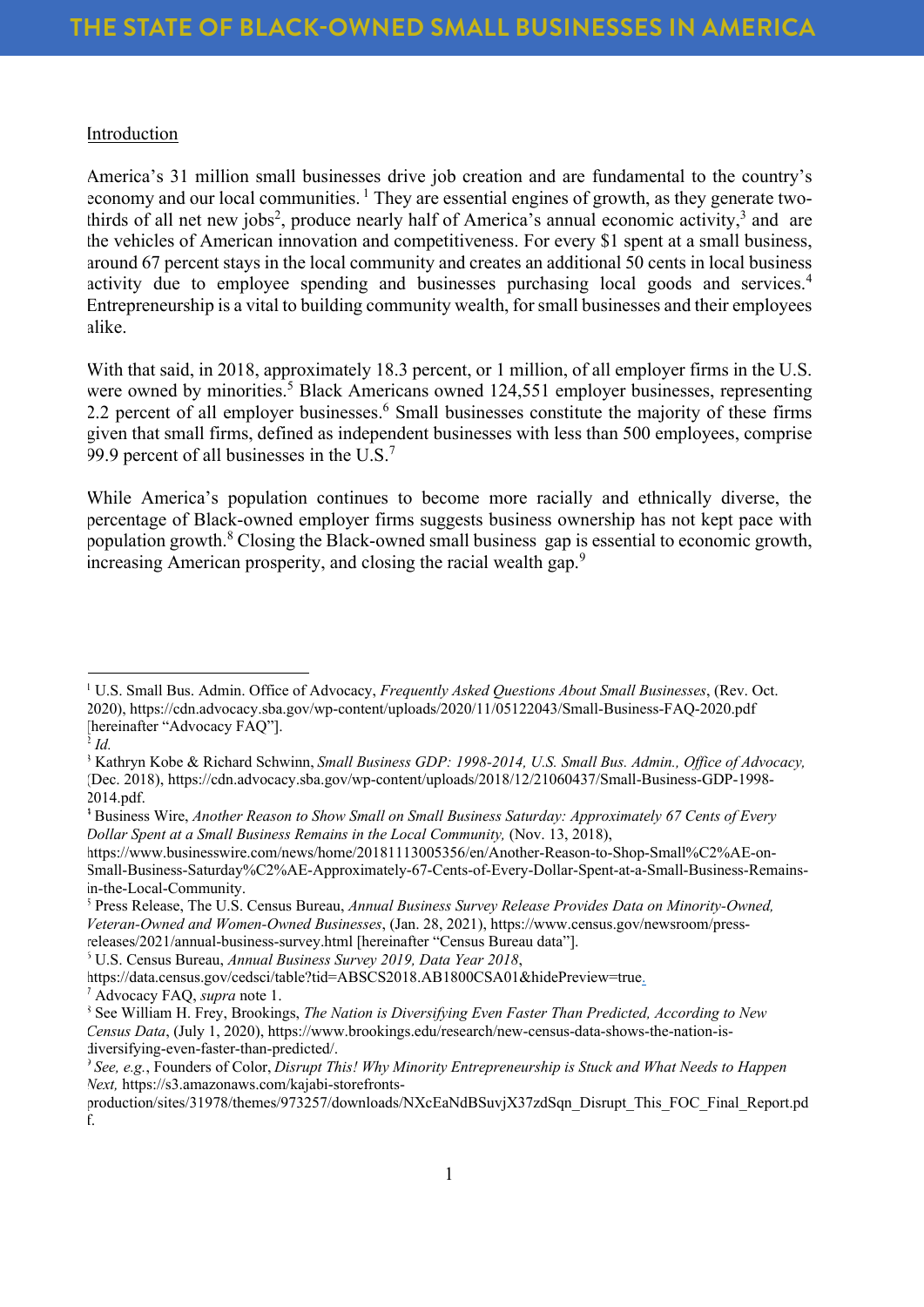Starting and running a small business can be a challenge for any entrepreneur, but it is wellestablished that Black small business owners face higher hurdles than their white counterparts.<sup>10</sup> This report will discuss the systemic challenges Black small business owners face in three key areas: access to capital, mentorship, and business opportunities. The report also highlights how the COVID-19 pandemic has exacerbated these challenges and presents potential strategies that could level the playing field for Black entrepreneurs and small business owners, ultimately strengthening the nation's economic recovery.

## Black-Owned Businesses Before COVID-19

According to the U.S. Census Bureau's 2019 Annual Business Survey, in 2018 Black Americans operated 124,551 employer businesses. <sup>11</sup> Of those businesses, 28.5 percent were in the health care and social assistance sector, the highest percentage of any minority group in that sector. <sup>12</sup> Prior to the COVID-19 pandemic, Black business ownership and entrepreneurship was trending upwards with Black-owned businesses with employees increasing by 31.2 percent from 2002-2017.<sup>13</sup> Equally important, Black-owned businesses without employees increased 36.3 percent between 2007 and 2012<sup>14</sup> However, it is worth noting that approximately 58 percent of Black-owned businesses were at risk of financial distress before the pandemic, compared with about 27 percent of white-owned businesses.<sup>15</sup>

## Historic Challenges Faced by Black Small Businesses

Research suggests that minority-owned small businesses are more likely to hire locally and create jobs within their communities. <sup>16</sup> Yet, institutional discrimination and social inequalities make it more challenging for minority small business owners, and specifically Black-owned businesses, to get the support they need, leaving billions of potential revenue unrealized each year.<sup>17</sup> Below, we discuss three significant challenges facing Black-owned small businesses. While this list is not exhaustive, research has shown that inadequate access to capital, mentorship, and business opportunities are persistent issues plaguing the Black small business community.

<sup>16</sup> The Federal Reserve Bank of Kansas City & the Federal Reserve Bank of Atlanta, *2020 Small Businesses of Color Recovery Guide: For City Leaders and Community Groups*,

<sup>10</sup> *See*, *e.g.*, The Hamilton Project, *Minority and Women Entrepreneurs: Building Capital, Networks, and Skills,*  (Mar. 2015), https://www.brookings.edu/wp-

content/uploads/2016/06/policy\_brief\_minority\_women\_entrepreneurs\_building\_skills\_barr.pdf. <sup>11</sup> Census Bureau data, *supra* note 5.

 $12$  *Id.* 

<sup>13</sup> USAFacts, *A higher share of Black-owned businesses are women-owned than non-Black businesses* (Updated Feb. 11, 2021), https://usafacts.org/articles/black-women-business-month/

<sup>14</sup> *Id*.

<sup>15</sup> David Baboolall, et. al., *Building supportive ecosystems for Black-owned US businesses,* (Oct. 29, 2020), https://www.mckinsey.com/industries/public-and-social-sector/our-insights/building-supportive-ecosystems-forblack-owned-us-businesses [hereinafter "Baboolall"].

https://www.kansascityfed.org/community/smallbusiness/~/media/9e81baed2f844ad1ad19ee14b933b83b.ashx [hereinafter "KC Fed"].

<sup>17</sup> Andre Perry, et. al., *Five-star Reviews, One-star Profits: The Devaluation of Businesses in Black Communities,* (February 2020), https://www.brookings.edu/research/five-star-reviews-one-star-profits-the-devaluation-ofbusinesses-in-black-communities/.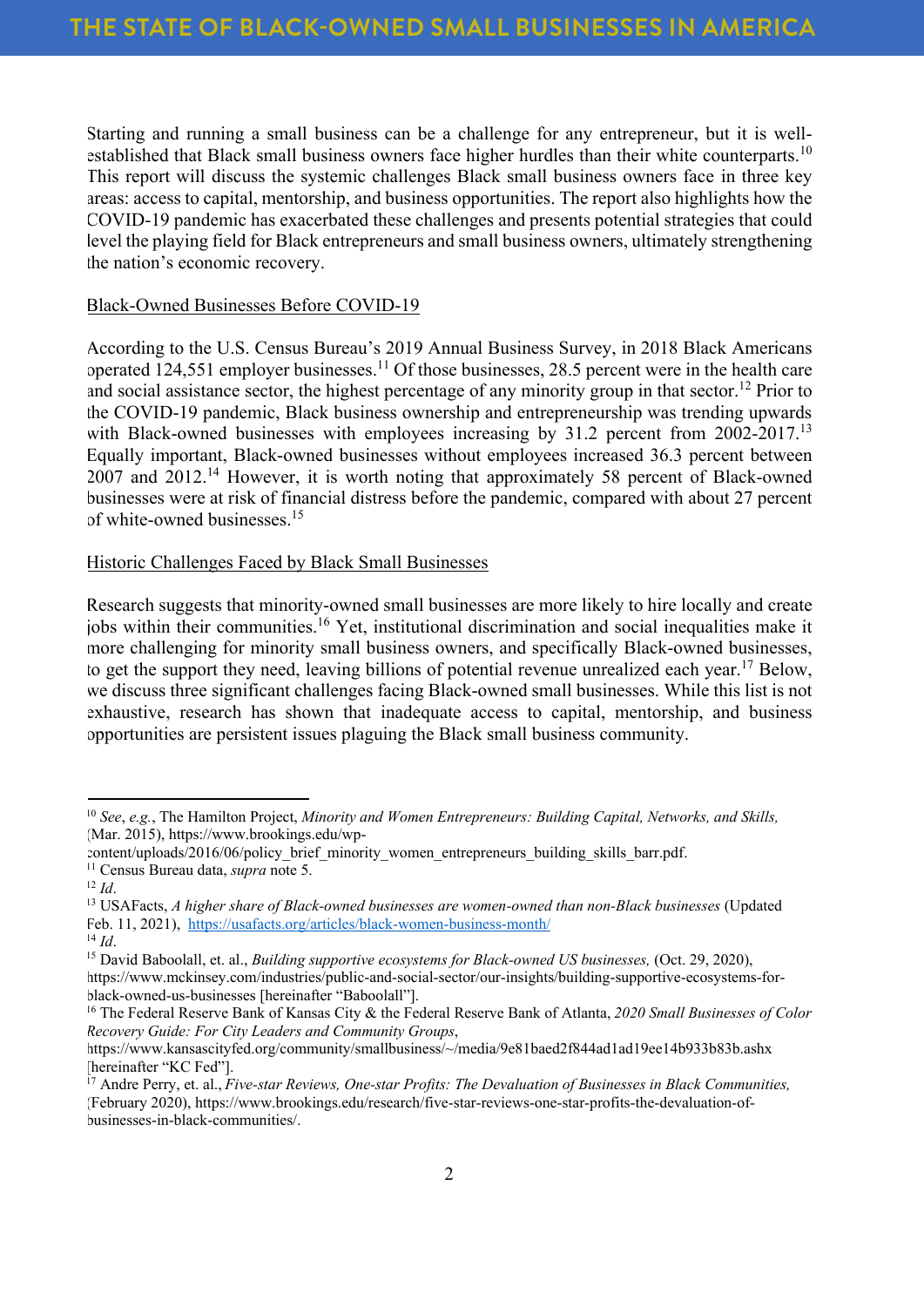*Access to Capital Barriers —* Deep and persistent discrimination in the economic system has disproportionately impacted Black entrepreneurs and small businesses. Black entrepreneurs and small business owners are more likely to face increased requirements for bank loans than their white counterparts while simultaneously being more likely to have their loan applications rejected.<sup>18</sup> On average, Black households have lower income levels and less collateral than white households, resulting in less traditional forms of credit.<sup>19</sup>

Historically, banks and other financial institutions have viewed Black entrepreneurs as high-risk candidates for mortgages and other loans.<sup>20</sup> Indeed, the valuations of risk used by lending institutions, credit scores and loan to value ratios, disproportionately limit credit availability to borrowers of color.<sup>21</sup> As a result, Black loan applicants are more likely to have their small business loans rejected with only one percent of Black business owners receiving a bank loan within their first year of business.<sup>22</sup> In addition, it has been found that large banks approve about 60 percent of loan applications from white small business owners but just 29 percent of loan applications from Black small business owners.<sup>23</sup> When Black business owners do receive loans, research suggests they are subject to higher interest rates by lenders. 24

Compounding the problem, reports have found that Black business owners are more likely than white owners to forgo applying for financing because they believe they would be turned down. Among Black employer firms, 37.9 percent reported being discouraged, compared to 12.7 percent of white-owned firms.<sup>25</sup> These racial gaps in banking relationships exist even among the financially healthiest firms. When controlling for only firms that are healthy or stable, sizable differences remain between Black- and whiteowned firms in financing from traditional lending institutions. Even among the firms that should not have major difficulties accessing bank credit (given business performance and creditworthiness), Black-owned employers were much less likely to have obtained bank financing in the past five years. Instead, most rely on personal savings or financing from family and friends. The Federal Reserve Bank of New York's research shows 54 percent of healthy or stable white employers have an existing banking relationship, compared to 33 percent of healthy or stable Black employers.<sup>26</sup>

<sup>18</sup> Baboolall, *supra* note 15.

<sup>19</sup> Wyatt Massey, ABP News, *Closing the funding gap would create 600,000 new jobs and \$55 billion for the*  conomy, (Jun. 25, 2018), https://abeautifulperspective.com/2018/06/2018-black-entrepreneurs-battling-access-gap/.<br><sup>0</sup> William Towns, KelloggInsight, Black-Owned Business Often Struggle to Access Capital. Here's How Financi *Institutions Can Change That*, (Jul. 20, 2020), https://insight.kellogg.northwestern.edu/article/black-ownedbusinesses-access-capital-financial-institutions-change. 21 KC Fed, *supra* note 16.

 $^{2}$  *Id*.

<sup>23</sup> Sifan Liu & Joseph Parilla, *Business Owned by Women and Minorities Have Grown. Will COVID-19 Undo That?,* (Apr. 14, 2020), https://www.brookings.edu/research/businesses-owned-by-women-and-minorities-have-grown-

will-covid-19-undo-that/.<br><sup>4</sup> Rachel Atkins, et. al., *Discrimination in Lending? Evidence from the Paycheck Protection Program*, (Jan. 15, 2021), https://papers.ssrn.com/sol3/papers.cfm?abstract\_id=3774992 [hereinafter "Atkins"].

<sup>25</sup> Federal Reserve Banks, *2020 Small Business Credit Survey: Report on Employer Firms*, (Apr. 7, 2020), https://www.fedsmallbusiness.org/medialibrary/FedSmallBusiness/files/2020/2020-sbcs-employer-firms-report.

<sup>26</sup> Federal Reserve Bank of New York, *Double Jeopardy: COVID-19's Concentrated Health and Wealth Effects in Black Communities,* (Aug. 2020),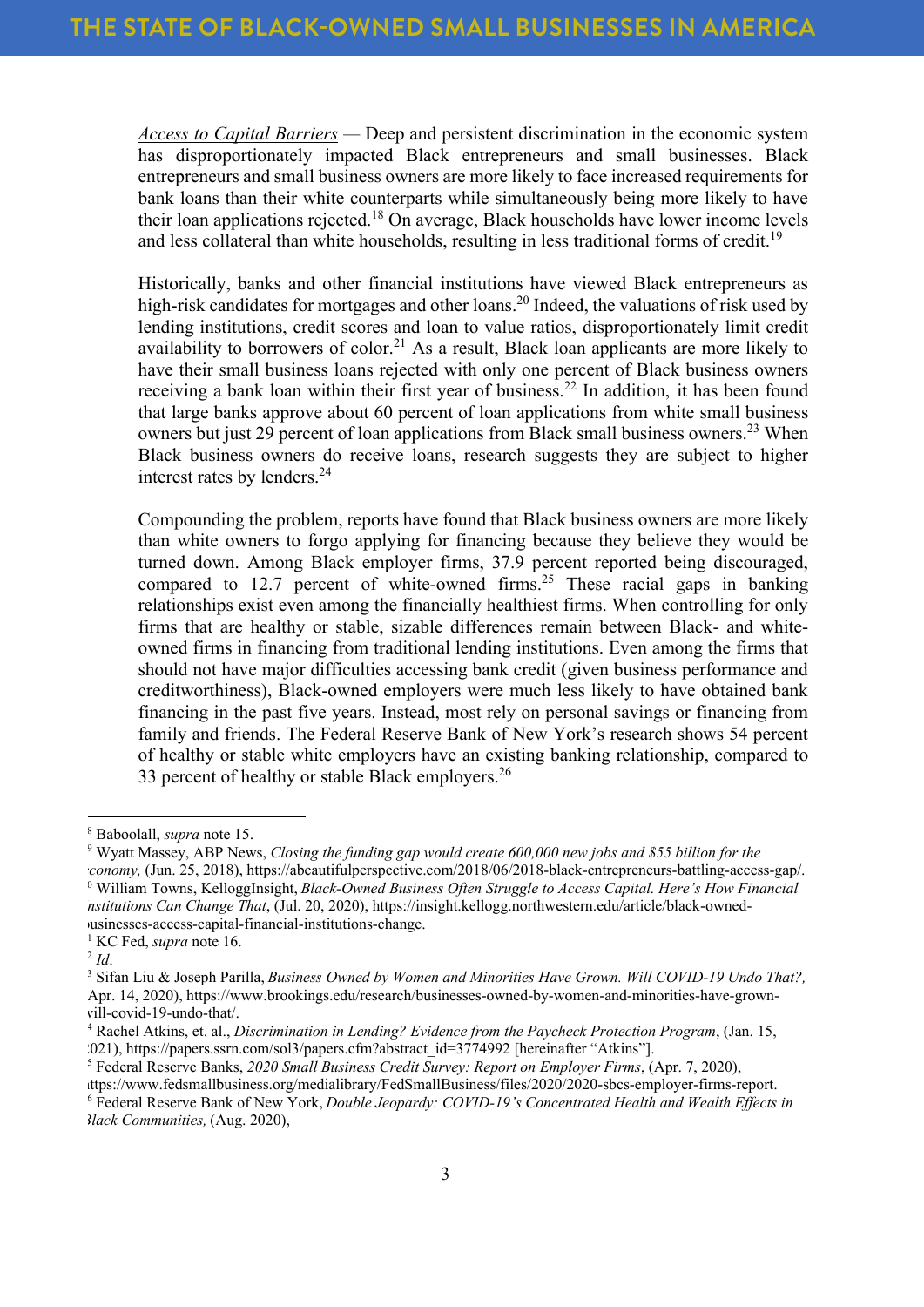*Mentorship Gap* — Having a mentor is an invaluable resource when creating and developing a small business. In a 2018 survey, 92 percent of respondents stated that having a mentor is vital to business success.<sup>27</sup> Despite this belief, Black entrepreneurs are less likely to have access to mentorship networks and are also less likely to seek out professional services from lawyers or accountants for business assistance.<sup>28</sup>

Having a mentor makes it easier for small business owners to learn management skills, navigate financing options, and access new markets. The current disparity between Black business owners, the Black proportion of the population, and Black leaders in positions of power at large firms means that Black entrepreneurs are less likely to know or be exposed to Black mentors or a Black mentorship network.<sup>29</sup> However, in recent years Federal and private institutions have dedicated more resources to minority small business outreach. The Small Business Administration's (SBA) Resource Partners, specifically the Small Business Development Centers (SBDCs) and the Service Corps of Retired Executives (SCORE) have committed to expanding their counseling and training outreach at Historically Black Colleges and Universities (HBCUs) and increasing the diversity of their counselors and clientele.

In addition, the Minority Business Development Agency (MBDA) specializes in outreach to minority small business owners. Minority Business Development Centers (MBDCs) are located in majority-minority communities across the country and specialize in providing counseling and training to minority small business owners seeking access to new markets and financing streams, strategies to grow their business, and a myriad of unique small business concerns.<sup>30</sup> However, the MBDA has never been statutorily authorized by Congress and, as a result, their budget has not kept pace with inflation and the agency has faced attempts from previous Administrations to disband the agency entirely.

*Inadequate Access to Business Opportunities —* Black-owned businesses are often underutilized. For example, the almost 125,000 employer firms owned by Black Americans in the U.S. account for an estimated \$128 billion in receipts, and thus participated in only 0.33 percent of the total receipts received by all employer firms. In comparison, the 4.8 million employer firms owned by white Americans account for \$13.3 trillion in receipts or 34.6 percent of all employer firm receipts. $31$ 

https://www.newyorkfed.org/medialibrary/media/smallbusiness/DoubleJeopardy\_COVID19andBlackOwnedBusine sses [hereinafter "New York Fed"].

<sup>27</sup> Rob Starr, *92% of Small Business Owners Say Mentors Have Major Impact on Growth*, Small Business Trends, (Oct. 21, 2018), https://smallbiztrends.com/2018/10/importance-of-mentors-in-business.html. 28 Baboolall, *supra* note 15.

<sup>29</sup> *Id*.

<sup>&</sup>lt;sup>30</sup> U.S. Dept. of Commerce, Minority Business Development Agency, *MBDA portal*, (last visited Feb. 16, 2021), https://www.mbda.gov/who-we-are/overview.

<sup>&</sup>lt;sup>41</sup> U.S. Census Bureau, *Annual Business Survey 2019, Data Year 2018*, at:

https://data.census.gov/cedsci/table?tid=ABSCS2018.AB1800CSA01&hidePreview=true.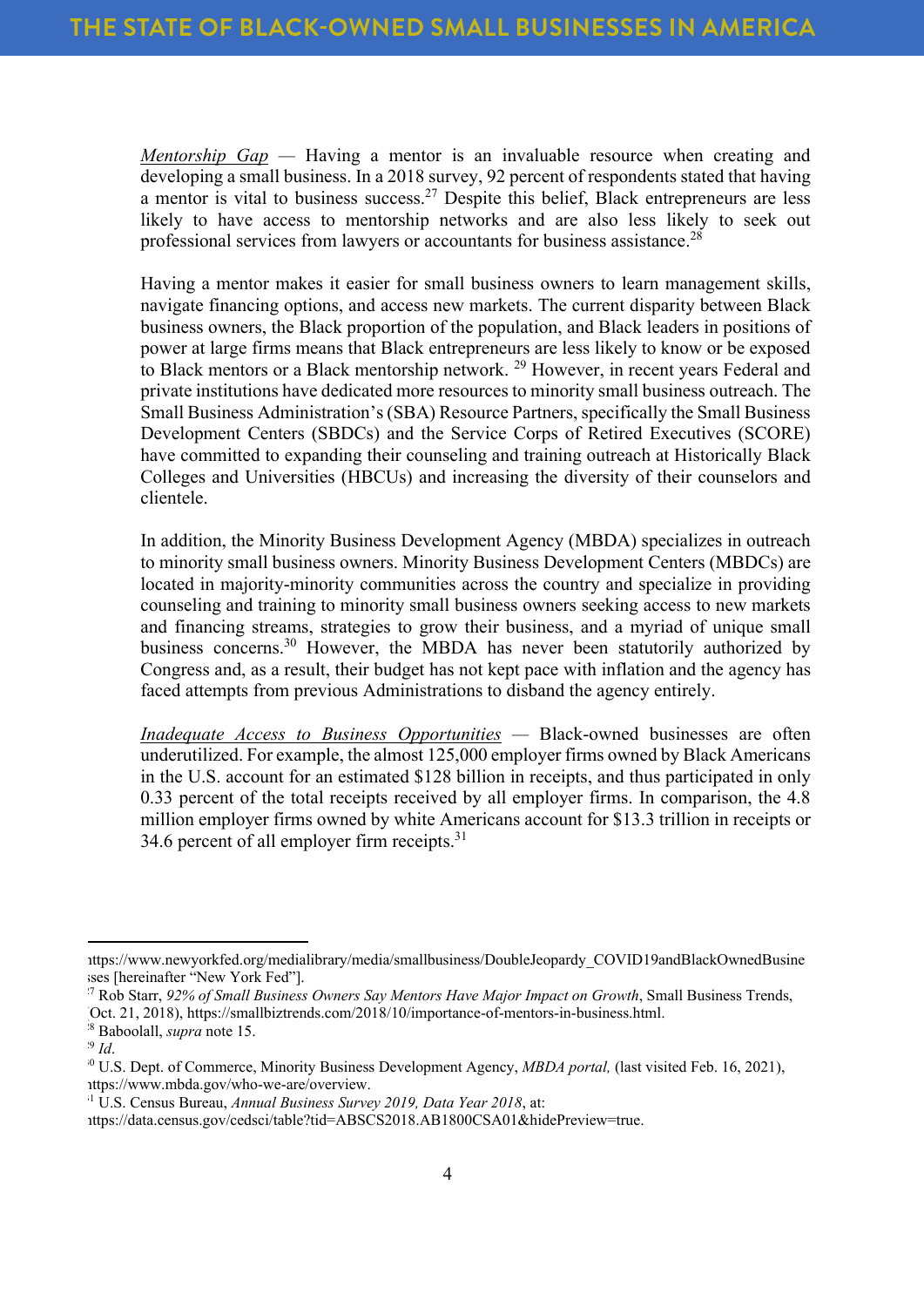The federal government has long recognized the role it can play in maximizing participation of minority-owned small businesses in government procurement. To that end, the SBA administers several small business contracting programs in which Black-owned businesses can participate. The cornerstone of those programs is the 8(a) Business Development Program, commonly known as the 8(a) Program.

The 8(a) Program is a 9-year business assistance program for socially and economically disadvantaged individuals or entities.<sup>32</sup> As such, it mainly focuses on minority-owned small businesses because members of certain ethnic or racial groups are presumed socially disadvantaged. <sup>33</sup> Once certified into the program, businesses are eligible for multiple benefits, including contracting preferences in the form of set aside awards (in which competition is restricted to 8(a) contractors) and sole source awards (contracts awarded without competition).<sup>34</sup>

To encourage the use of the program, there is also a statutory goal of awarding five percent of all prime eligible contracts to small disadvantaged businesses, which include 8(a) businesses.35 This goal has been consistently met, with more than 10 percent awarded to socially disadvantaged small businesses in FY 2019.<sup>36</sup> Yet, only 3.6 percent was awarded through the  $8(a)$  program.<sup>37</sup>

In addition to the federal government, it is imperative for state governments and the private sector to maximize business opportunities for Black-owned businesses. While the federal government is the single largest procurer in the U.S., it is estimated that State governments, municipalities, and public educational institutions procure an estimated \$1.5 trillion annually, which represents three times as much.<sup>38</sup> Likewise, private companies have a role to play; it is estimated that Fortune 1000 companies, on average, each spend \$1 billion on annual procurement.39 Recently, some large companies have launched programs to support black-owned businesses.<sup>40</sup> For example, with the intent of closing the racial wealth gap, a financial services firm pledged \$1.15 billion, including \$350 million in procurement spending, on Black-owned businesses.<sup>41</sup>

<sup>&</sup>lt;sup>12</sup> See, U.S. Small Bus. Admin, 8*(a) Business Development Program portal*, at: https://www.sba.gov/federalcontracting/contracting-assistance-programs/8a-business-development-program [hereinafter "8(a)"]. <sup>33</sup> 13 CFR §124.103.

<sup>34</sup> 8(a), *supra* note 32.

<sup>35</sup> 15 U.S.C. 644(g). See generally: Robert Jay Dilger, Cong. Research Serv., R44844, *SBA's "8(a) Program": Overview, History and Current Issues,* (Updated 2021), https://crsreports.congress.gov/product/pdf/R/R44844. <sup>16</sup> U.S. Gen. Servs. Admin., beta.SAM.gov, *Small Business Goaling Report: FY 2019*, at:

https://beta.sam.gov/reports/awards/static.

 $\overline{1}$ *Id*.

<sup>&</sup>lt;sup>38</sup> Peter Bassine, et. al., *Big Ideas for Small Businesses*, (Oct. 18, 2020) https://drexel.edu/~/media/Files/nowakab/201019BigIdeas 6P.ashx.

 $39$  *Id.* 

<sup>40</sup> Baboolall, *supra* note 15.

<sup>41</sup> Baboolall, *supra* note 15.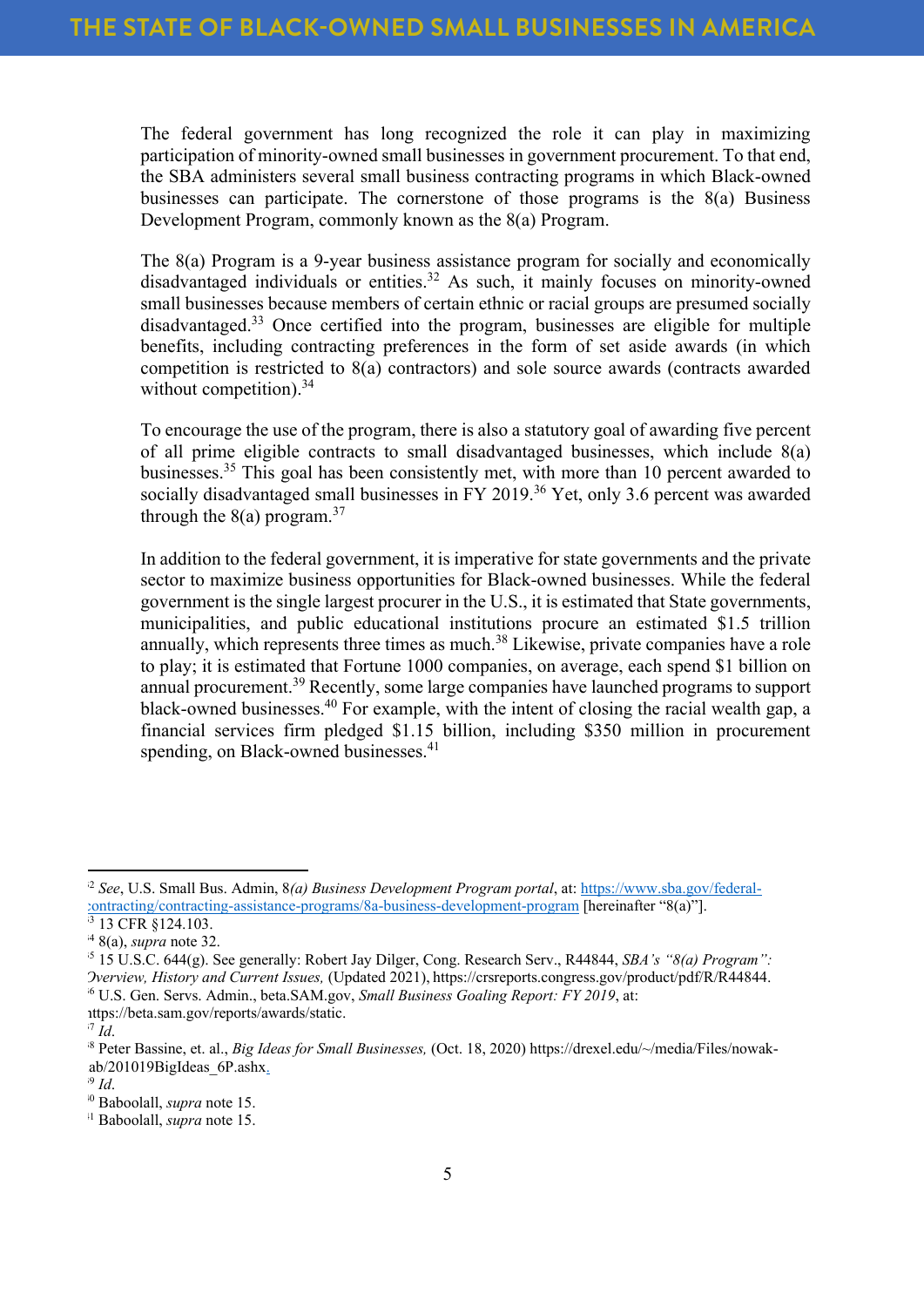## Impact of COVID-19

In addition to the historic challenges and barriers experienced by Black-owned small businesses, the pandemic has contributed further burdens, pushing 41 percent of Black-owned U.S. businesses into closure from February to April 2020, <sup>42</sup> the largest closure rate of any racial group. <sup>43</sup> In a May 2020 McKinsey survey, more than 50 percent of surviving Black-owned businesses reported being very or extremely concerned about the viability of their business.<sup>44</sup> SCORE, one of SBA's largest Resource Partners, also conducted a client survey in August 2020. Of the roughly 3,500 responses, they found that Black-owned businesses were significantly more disrupted than their white counterparts and were more likely to seek, but less likely to receive, additional private or government assistance.<sup>45</sup>

Compounded by pre-existing systemic barriers to success, Black-owned businesses have been disproportionally impacted by the pandemic. These specific hurdles are described below:

*Mandated Closures —* Businesses with higher rates of interaction between customers and employees have been impacted by state mandated closures, social distancing requirements, and stay at home orders the most. According to the Federal Research Bank of Cleveland, four of the six hardest-hit industries have sectors or subsectors with above average minority representation.<sup>46</sup> The effect of the state mandated closures has been a severe financial strain on minority-owned businesses that have already faced barriers to access to capital. In addition, research and surveys show that, prior to the pandemic, Black-owned businesses were less likely to be in a financial position to weather prolonged business closures and disruptions.47 The 2019 Small Business Credit Survey calculated that 29 percent of all small businesses were financially at risk or distressed but 58 percent of Black small businesses fell into either category.<sup>48</sup> With the historic barriers to capital experienced by Black small business owners and entrepreneurs, state mandated closures in majorityminority industries, while necessary to protect public health, may have caused a perfect storm leading to many permanent closures.

<sup>43</sup> Federal Reserve Bank of Cleveland, *An Uphill Battle: COVID-19's Outsized Toll on Minority-Owned Firms*, (Oct. 8, 2020), https://www.clevelandfed.org/newsroom-and-events/publications/community-development-briefs/db-20201008-misera-report.aspx [hereinafter "Cleveland Fed"].

<sup>47</sup> *Id*.

 $^{42}$  *Id.* 

<sup>44</sup> Baboolall, *supra* note 15.

<sup>45</sup> Service Corps of Retired Executives (SCORE), *The Megaphone of Main Street: The Impact of COVID-19, Infographic #2-Impact on Black-owned Small Businesses*, (Oct. 5, 2020),

https://www.score.org/resource/infographic/megaphone-main-street-impact-covid-Black-owned-small-businesses. 46 Cleveland Fed, *supra* note 43.

<sup>48</sup> *Id*.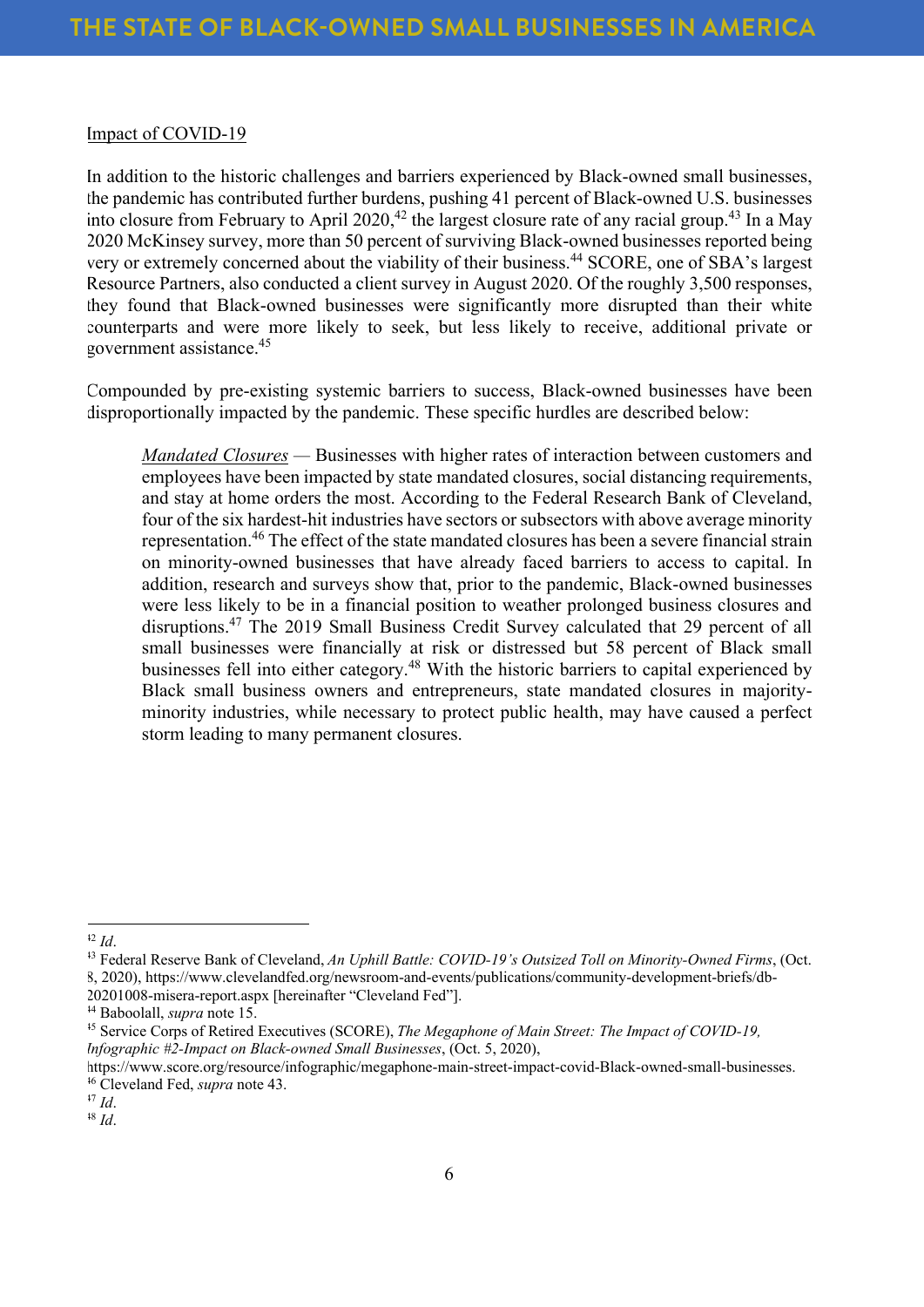*Location —* Black businesses are geographically concentrated and clustered in metropolitan hubs where it is more likely to experience a high volume of COVID-19 cases. The Federal Reserve Bank of New York found the volume of COVID-19 cases coincide with Black-owned business locations, as two-thirds of counties with high levels of Black business activity pre-COVID-19 are in the top 50 COVID-affected areas.<sup>49</sup> This geographic concentration coupled with mandated closures has led to an outsized effect on Blackowned businesses generally. Not only do Black businesses have to contend with stricter and prolonged closures, social distancing requirements, and fewer customers, they are also at a higher risk of contracting COVID-19 and dealing with its health effects due to industry and geographic concentration.

*Federal Response: Paycheck Protection Program —* The Paycheck Protection Program (PPP) was established in the CARES  $Act^{50}$  as a subprogram of SBA's 7(a) loan guarantee program. Under PPP, banks and other private lenders make fully guaranteed SBA loans to small businesses negatively impacted by the COVID-19 pandemic. The loans are intended to assist small businesses with meeting payroll costs and other expenses and offers full or partial loan forgiveness if loan proceeds are spent on such purposes. In total, over \$800 billion has been appropriated for PPP in several pieces of legislation. The Enhancement  $Act<sup>51</sup>$  included a series of set-asides of newly-appropriated PPP funds so that community lending institutions, including Community Development Financial Institutions (CDFIs), Certified Development Companies (CDCs) and SBA Microloan Intermediaries could participate in the program on equal footing with large banks. These set-asides were intended to maximize PPP lending in traditionally underserved business communities.

While the inclusion of set-asides for underserved communities and expanded access at nontraditional banking institutions has been an improvement, the initial rollout of the PPP left many Black-owned businesses shut out of the program. A recent study reported that lenders in Washington D.C. area were more likely to discourage Black loan applicants from applying to loans and steered them away from SBA products in general.<sup>52</sup> While the scope of this report is limited, in both geography and sample size, it raises the question of whether loan seekers in other regions of the country have had similar experiences and is particularly troubling to the Committee. With Black-owned businesses being half as likely as whiteowned firms to have borrowed from a bank in the past five years, these access issues may have left some Black-owned businesses in a disadvantaged position early in the pandemic.53.

<sup>&</sup>lt;sup>9</sup> New York Fed, *supra* note 26.

 $0$  P.L. 116-136.

 $1$  P.L. 116-139.

<sup>&</sup>lt;sup>2</sup> Atkins, *supra* note 24.<br><sup>3</sup> Cleveland Fed, *supra* note 43.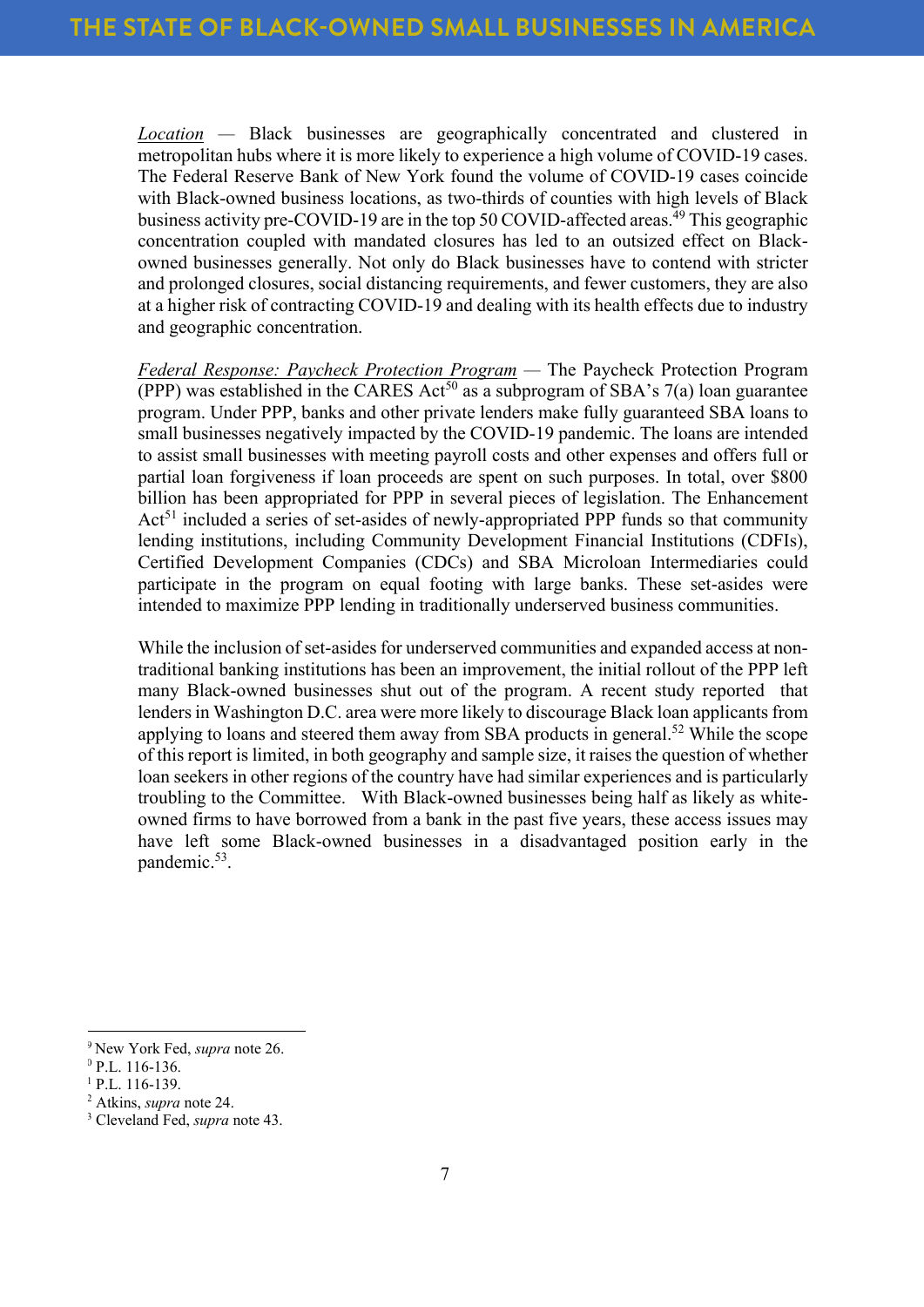In addition to having access issues at traditional lending institutions in the early stages of PPP, there are geographic disparities among PPP recipients and concentrations of Blackowned businesses. According to the Federal Reserve Bank of New York, PPP loans reached only 20 percent of eligible small businesses in states with the highest densities of Black-owned businesses.<sup>54</sup> Analysis of PPP loan distribution has found that aid from the first round of PPP is not correlated with the number of COVID-19 cases in the state suggesting that existing relationships with traditional lenders and amount of community banks per small business played an outsized role in securing PPP funds.<sup>55</sup>

# Moving Forward

In the U.S., Black-owned small businesses have faced historic barriers to success and have been disproportionately impacted by the COVID-19 pandemic. Despite these challenges, Black-owned businesses play a critical role in supporting families, communities, and our national economy. As the country continues to understand the challenges faced by Black-owned small businesses and seeks to Build Back Better after the pandemic, Congress and the Administration should dedicate the necessary resources to supporting the agencies and programs that assist Black-owned small businesses and work to level the playing field for Black small business owners.

*Increased Access to Capital* — Increasing financial resources is paramount to Black-owned small business survival during the pandemic and to their future success.<sup>56</sup> Black-owned small businesses and entrepreneurs must have access to more varied financing options including seed-funding, investors, and responsible online borrowing options where race may play less of a factor in loan approval. If additional federal COVID-19 relief is approved, Congress should take into consideration the set-asides that will directly impact Black-owned small businesses and entrepreneurs. Continuing to set aside additional PPP funding for minority-owned small businesses may compensate for challenges faced at the outset of the program.

*Increased Mentoring Support* — Congress should consider increasing funding for minority small business counseling and training outreach. In particular, increases in resources should be directed to the MBDA's MBDC program. MBDC's connect small business owners and entrepreneurs with experts that will help grow their business, secure capital, compete for contracts, and answer other business-related questions. The MBDA has existed for more than 50 years but has never been statutorily authorized by Congress. Authorizing this agency would give it the security necessary to meet its goals and the counseling and training needs of minority-small business owners. In addition, when adjusted for inflation, the MBDA has seen a sharp drop in its funding levels since the 1970's. It is past time for Congress to increase its annual appropriations and prove the U.S. prioritizes minority small business ownership.<sup>57</sup>

<sup>54</sup> New York Fed, *supra* note 26.

<sup>55</sup> New York Fed, *supra* note 26.

<sup>56</sup> Baboolall, *supra* note 15.

<sup>57</sup> Connor Maxwell, et. al., *A Blueprint for Revamping the Minority Business Development Agency,* (Jul. 31, 2020), https://www.americanprogress.org/issues/race/reports/2020/07/31/488423/blueprint-revamping-minority-businessdevelopment.